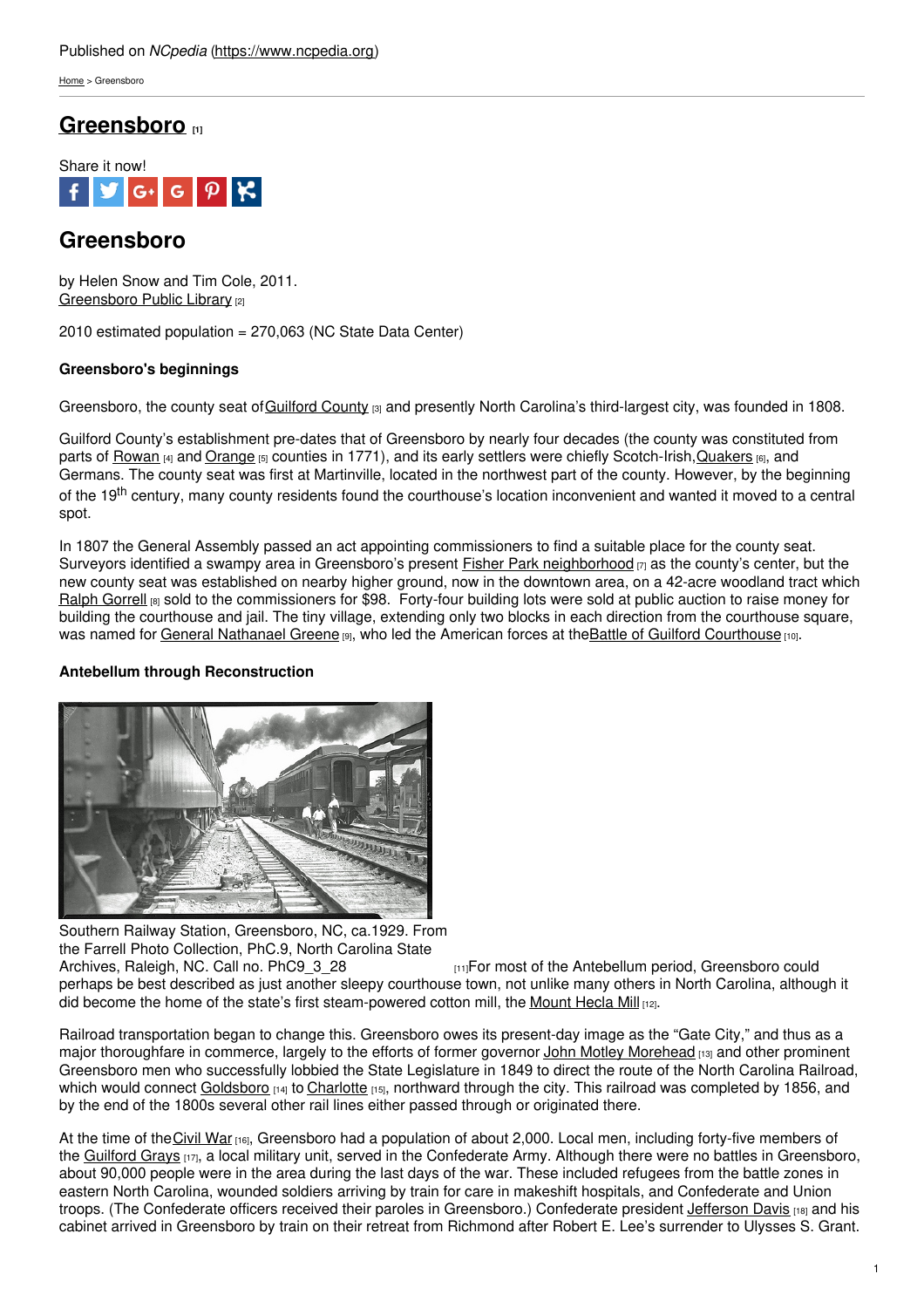During the Reconstruction period, [Warnersville](https://www.greensboro-nc.gov/departments/planning/learn-more-about/historic-preservation/heritage-communities/warnersville) [19], a thriving community of recently-freed former slaves, was founded in Greensboro. This was accomplished with assistance from the Association of Friends of Philadelphia, which purchased land that was in turn sold to blacks who wanted to build homes for themselves and their families. Particularly instrumental in the community's establishment was Yardley Warner, the prominent Pennsylvania Quaker for whom it was named. Local African Americans, who otherwise struggled against oppressive racism during the late 19<sup>th</sup> and early 20<sup>th</sup> centuries, found support in the presence of nearby [Bennett](https://www.ncpedia.org/bennett-college) College  $_{[20]}$  and of Warnersville's vibrant merchant and professional classes. Many early Warnersville residents were buried in nearby *Union [Cemetery](https://www.greensboro-nc.gov/departments/cemeteries/union)* [21], which was placed on the National Register of Historic Places in 1993.

Growing up in Greensboro during the Civil War and post-War years was the famous short story write William Sydney [22] Porter (1862-1910), better known by his pen name of O. [Henry](https://www.ncpedia.org/biography/porter-william-sidney) [23]. Cartoons that young Porter drew of local personalities who patronized his uncle's drug store—for example, Judge Albion Tourgee, who later authored a best-selling novel on his Reconstruction experiences called *A Fool's [Errand,](https://docsouth.unc.edu/church/tourgee/menu.html) by One of the Fools*[24] (1879)—are now featured in the exhibits at the [Greensboro](https://greensborohistory.org/) Historical Museum [25].

In 1870, the North Carolina General Assembly passed legislation, adopted by Greensboro voters, making the town a city [26]. The new city was at this time only one mile square, with 2,000 residents.

### **Industry**

#### CHAPTER CXXII.

AN ACT ENTITLED AN ACT TO CHARTER THE CITY OF GREENSRORO'.

SECTION 1. The General Assembly of North Carolina do City. enact. That the inhabitants of the town of Greensboro' shall be and continue as heretofore have been a body politic and corporate, and henceforth the corporation shall bear the name and style of the City of Greensboro', and under

1869-1870 Private laws of the state of North Carolina. Click to

 $_{[27]}$ The pace of growth in manufacturing increased as

Greensboro rebounded from the effects of the Civil War. These businesses included metal foundries, lumber and furniture plants, tobacco factories, and more. Many African Americans worked at a spoke and handle factory started by a former Union officer named Thomas McMahan, and the famous Vick Chemical Company (of Vicks VapoRub fame) began when Lunsford [Richardson](https://www.ncpedia.org/biography/richardson-lunsford-0) [28] developed the famous cold remedy in his drug store in the 1890s. By 1891, Greensboro had sixteen manufacturing plants, and 60 trains came and went each day.

Developments in the textile industry at the close of the  $1\dot{}}^{\text{h}}$  century had the most long-lasting and important economic impact in this period. [Moses](https://www.ncpedia.org/biography/cone-moses-herman) [29]and [Ceasar](https://www.ncpedia.org/biography/cone-ceasar) Cone [30] made their way to Greensboro in the early 1890s to fill a niche as selling agents for southern cotton mills. They soon expanded their enterprise to include mills of their own, completing their first Greensboro plant in 1896. By the mid-20<sup>th</sup> century, <u>Cone Mills [Corporation](https://blogs.lib.unc.edu/shc/2009/01/01/creator-of-the-month-cone-mills-corporation/) [31]</u> included twenty facilities throughout the South. Local Cone plants with names like Revolution and Proximity, employing thousands of people, had become anchors of Greensboro's economy as well as an important part of its social history.

### **Higher education**

Higher education has also long been an important part of Greensboro life. In 1837, Quakers founded New Garden Boarding School, the state's first co-educational school, which became [Guilford](https://www.ncpedia.org/guilford-college) College [32] in 1888. In 1838 Methodists obtained the first North Carolina state charter for a woman's college, now [Greensboro](https://www.ncpedia.org/greensboro-0#) College. [Bennett](https://www.ncpedia.org/bennett-college) College [20], founded to educate African-Americans, followed in 1873. In 1891, the state colleges which would later become the University of North Carolina at [Greensboro](https://www.ncpedia.org/university-north-carolina-greensbor)[33] (UNCG) and North Carolina [Agricultural](https://www.ncat.edu/) and Technical University [34] (NC A&T) were chartered. The institution which is now Guilford Technical [Community](https://www.gtcc.edu/) College [35] joined these colleges and universities in 1958, and Elon [University](https://www.ncpedia.org/elon-university) [36] School of Law opened in downtown Greensboro in 2006.

### **Twentieth Century**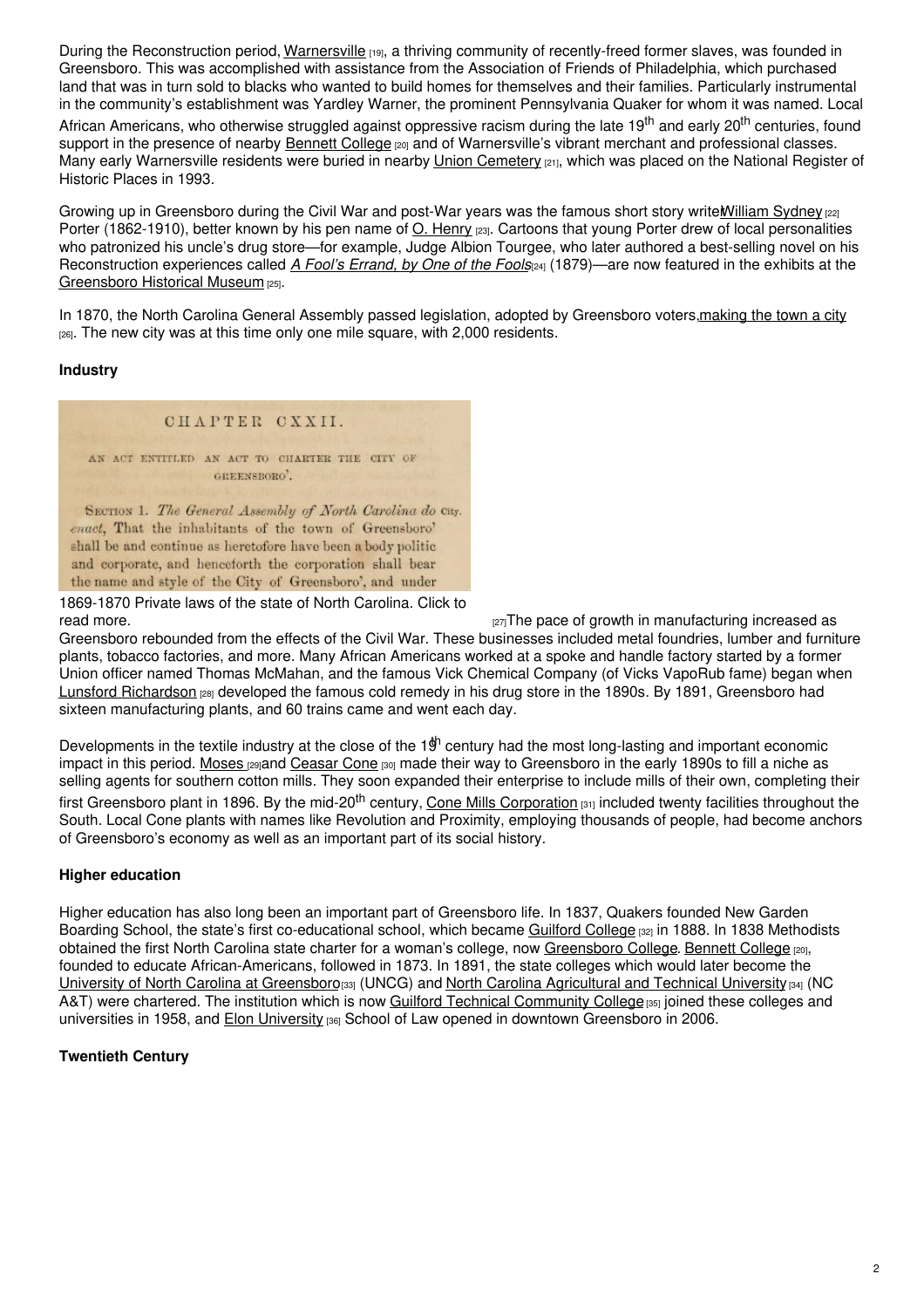

Crowd gathered near intersection of E. Gaston and N. Davie Streets, c.1930. Farrell Photo Collection. North

Carolina State Archives. Call no. [PhC9\\_1\\_63.](https://www.flickr.com/photos/north-carolina-state-archives/3008268838/)  $t<sub>[37]</sub>By the early 20<sup>th</sup> century, the Gate City had become one of$ North Carolina's largest and most important cities, and the boom years of the 1920s saw rapid growth. In 1923, Greensboro annexed enough property to increase its size to almost eighteen square miles and over 45,000 people, making Greensboro North Carolina's third-largest city. The new 17-story [Jefferson](https://library.greensboro-nc.gov/research/north-carolina-collection/historical-walking-tour/101-117-n-elm-street-jefferson-building) Building [38], then the tallest and largest office building in the South, dominated the Greensboro skyline. Insurance became a major industry as Jefferson Standard and Pilot Life grew. In 1927, the downtown area acquired a new railroad station, the Carolina Theatre and the King Cotton Hotel. An airport west of the city increased Greensboro's strength as a transportation hub.

As elsewhere, times were hard in Greensboro during the Great Depression. Over 11% of the city's residents required local emergency relief assistance in 1934. Economic disaster was compounded in 1936 when a tornado struck downtown, killing twelve people.

However, by the 1940s Greensboro, led by textile manufacturing, was bouncing back. Cone Mills had become the largest denim maker in the world, while [Burlington](https://www.ncpedia.org/burlington-industries) Industries [39], which moved to Greensboro in the 1930s, became a world leader in rayon production, and Blue Bell emerged as America's leading manufacturer of overalls. Sears' regional catalog center opened during this decade.

During World War II, Greensboro contributed to the war effort by hosting a major Army Air Force base, the only army camp located entirely within a U.S. city, which opened in 1943. Later, it became known as the Overseas [Replacement](http://www.ncmarkers.com/Markers.aspx?MarkerId=J-73) Depot [40] (ORD) and processed military personnel going to overseas duty and, later, those leaving the service. The ORD, located in northeast Greensboro, greatly changed the city, bringing in over 300,000 members of the military during the war years.

The city's growth increased dramatically following World War II. Although Greensboro continued to play a prominent role as a textile manufacturer, other industries also arrived, such as Western Electric (1951) and Lorillard Tobacco (1956). During the post-war period, the city annexed new areas, including the towns of Hamilton Lakes and Guilford College. Greensboro now had public housing complexes, a Coliseum, a new airport, and Moses Cone Hospital. New shopping centers began to draw shoppers away from the downtown area. In 1949, WFMY became the first North Carolina television station to transmit live broadcasts, providing excellent reception throughout the area and as far away as Blowing Rock. The completion in 1972 of Wendover Avenue, one of the most expensive road projects in the state's history, speeded up travel from one part of the city to another.

With a polio epidemic raging, the Greensboro community, in an outstanding example of cooperation, rallied to finance and build a polio hospital, which opened in 1948. Known to most as simply the "Polio Hospital," Central Carolina Convalescent Hospital operated as such until 1958 when it became the Central Carolina Rehabilitation Hospital. A polio hospital had become unnecessary because the Salk vaccine had ended the epidemic.

Issues of diversity and race also came to the fore in the years after the Second World War. In 1949, Greensboro elected Juliette Dwigins, its first woman, to city council, followed by Dr. William Hampton, the first African-American, in 1951 (although a black mayor would not come until 2007 with the election of Yvonne Johnson). But of course, it is for the lunchcounter sit-in that Greensboro's vital role in the Civil Rights Movement is best remembered.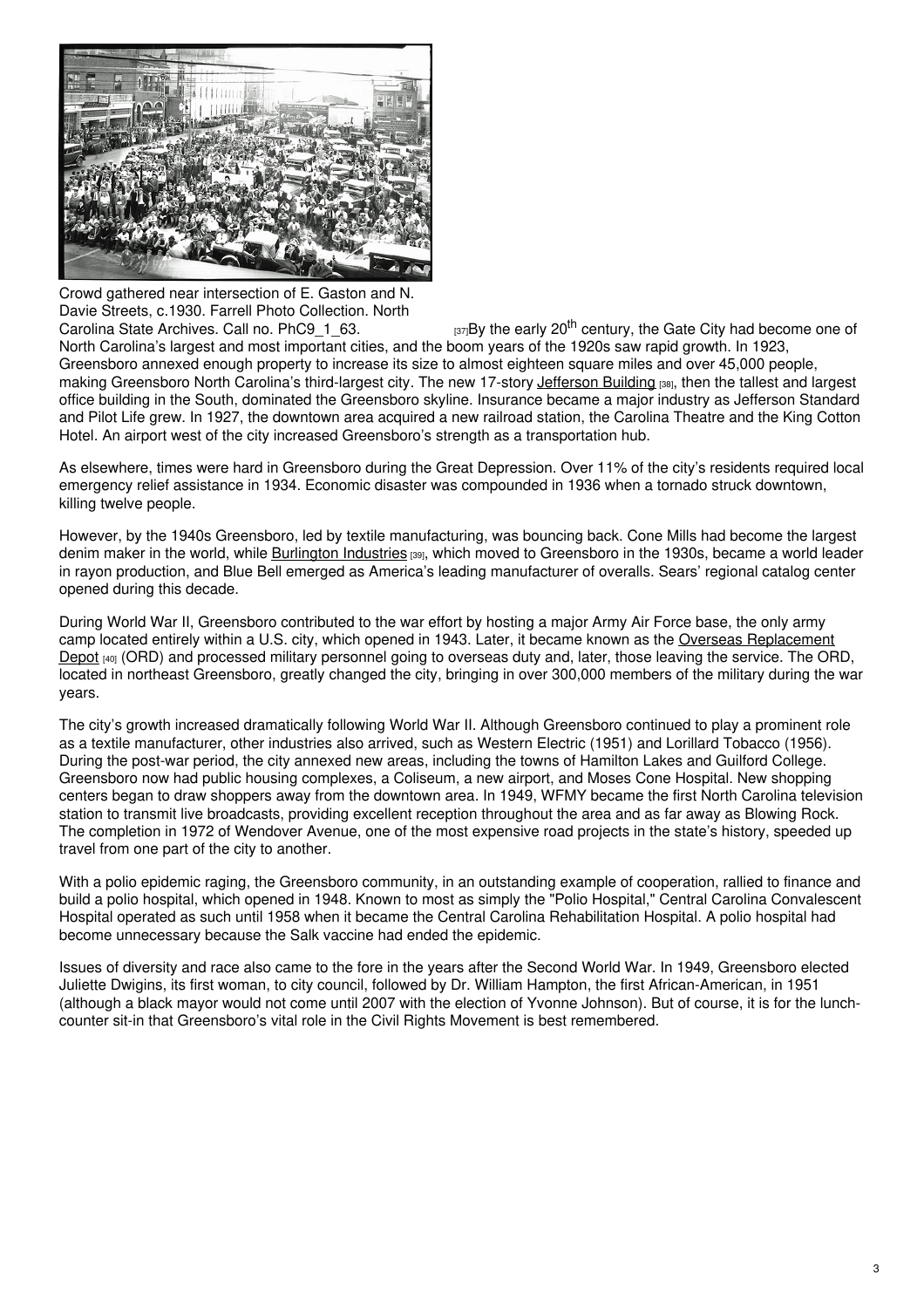

On February 1, 1960, James Barnhill) four male North [Carolina](https://www.ncpedia.org/monument/greensboro-four-monument) A & T students [41], after

purchasing some items at the F. W. Woolworth store in Greensboro's downtown area, sat at the store's lunch counter and placed an order. The store refused to serve them. Many additional students joined the original four men, and the [movement](http://libcdm1.uncg.edu/cdm/landingpage/collection/CivilRights) [42] progressed to the nearby Kress store on April 21. Sit-ins and negotiations continued until July 25, when the lunch counters at Woolworth's and Kress were finally opened to all races. While the [Woolworth](https://www.ncpedia.org/civil-rights-sit-ins) sit-in [43] was not the first in the United States, it was the first to begin a widespread movement; eventually 54 cities in nine states had similar sit-ins. The Woolworth Building became the [International](https://www.sitinmovement.org/) Civil Rights Center & Museum  $144$  in 2010.

Equitable medical care for African Americans was also a concern. In the early 1960s, local hospitals either refused black patients or accepted only those being transferred from the city's hospital for blacks when that facility could not successfully treat them. In 1964, however, Greensboro's hospitals became integrated, due largely to the efforts of George Simkins in bringing about a lawsuit [\(Simpkins](https://www.ncpedia.org/simkins-v-cone) v. Moses H. Cone Memorial Hospital[45]) which went to the Supreme Court.

In the aftermath of*Brown vs. the Board of [Education](http://www.ourdocuments.gov/doc.php?flash=old&doc=87)*[46], school desegregation was also a contentious matter. Although a few African American students attended formerly white schools as early as the late 1950s (Greensboro was the first city in the Southeast to desegregate a public school), full integration of the public schools did not occur until 1971.

Greensboro has long been haunted by a tragic incident, often referred to as th[eGreensboro](http://libcdm1.uncg.edu/cdm/landingpage/collection/CivilRights) Massacre  $[42]$ , which stunned city residents and made national headlines on November 3, 1979. Members of a Communist organization which had been working to strengthen local unions met for a "Death to the Klan" parade. Klansmen and Nazis arrived and, within 88 seconds, their gunfire killed four of the activists and wounded ten others. A fifth member of the Communist group died the next day. Juries twice acquitted the Klan and Nazi members of all criminal charges. In recent years, a Truth and [Reconciliation](https://greensborotrc.org/) Commission [47]—based on a South African model—has tried to help the city come to terms with this tragedy.

An important development in the city's history has been the influx of numerous refugees and other immigrants. In the late 1970s and early '80s, many arrived from southeastern Asia; in the late 1980s and the 1990s, numbers of West Africans and Latinos moved into the Greensboro area. Currently, the members of these groups speak at least 118 languages, and an estimate is that 65,000 refugees and immigrants live in greater Greensboro, which includes the city plus the rest of Guilford County except for High Point.

# **Twenty-first Century**

Although issues of race can still monopolize local attention (for example, when Greensboro'spolice chief [resigned](https://www.wxii12.com/local-news) [48] in 2006 over allegations of discrimination against black officers), more recently jobs and the economy have been the center of attention, as manufacturing is no longer the economic bulwark that it once was. By the early 1980s, for instance, Cone Mills had closed its Revolution Mill and textiles were beginning their decline—in 2003, the company filed for Chapter 11 bankruptcy.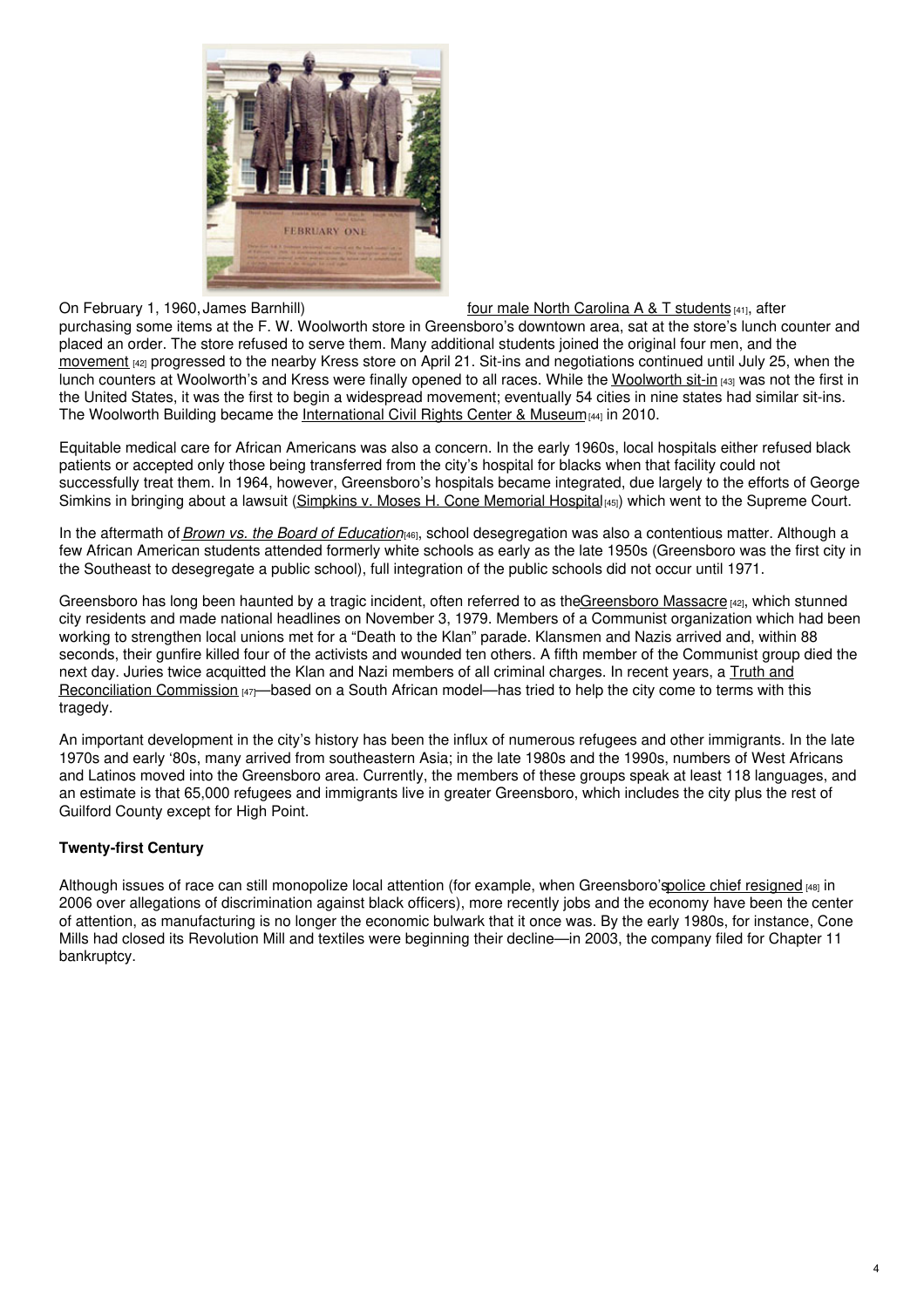

**Minor, Steve. 2009. "Triad Stage buildling." Flickr user [lumierefl.](https://www.flickr.com/photos/sminor/3776388502/)** *cancel and <b>a luming the set of the set of the set of the set of the set of the set of the set of the set of the set of the set of the set of the set of the set of the set of the set of the set of the se* 

However, 21<sup>st</sup> -century Greensboro has long since ceased to be a city whose economic base depended disproportionately upon manufacturing. Although Greensboro still has successful manufacturers such as VF [Corporation](http://www.vfc.com/) [50], RF Micro [Devices](https://www.qorvo.com/) [51], Honda Aircraft [Company](https://www.hondajet.com/) [52] and Lorillard [Tobacco](https://www.reynoldsamerican.com/) [53], as well as large financial institutions such as United [Guaranty](https://www.ugcorp.com/) [54] and Lincoln [Financial](https://www.lincolnfinancial.com/public/individuals) Group [55], in 2011 the chief employers are education, government, and health services.

Although Greensboro was the last major North Carolina city to adopt a district plan, in 1982 the city council voted for a district system for elections, ensuring that voters from all parts of town would be fairly represented.

The downtown area, which had suffered since the 1950s from the move of major stores to shopping centers, has undergone revitalization in recent years, and the city anticipates further redevelopment of downtown, with more and more residents embracing the "new-urbanism" concept and opting to live closer to downtown in "walkable" neighborhoods. In the not too distant future, greenways will completely encircle the city, fostering "walkability" and connectedness within and between neighborhoods.

John Motley Morehead's mid-19th century vision of Greensboro as a transportation hub—the "Gate City" concept—still serves it well. A FedEx hub at Piedmont Triad International Airport was built with the intention of employing 1500 people. It opened in 2009 with far fewer employees than initially speculated due to the economic slow down of the time. It is anticipated that the FedEx hub will grow to meet its original goal when the economy recovers. Should this occur, the hub will bring with it job opportunities, an improved tax base, and a higher quality of life for Greensboro residents.

### **References and additional resources:**

Arnett, Ethel Stephens. 1965.*Confederate guns were stacked [at] [Greensboro,](https://www.worldcat.org/oclc/3589160) North Carolina*[56]. Greensboro, N.C.: Piedmont Press.

Arnett, Ethel Stephens. 1955.*[Greensboro,](https://www.worldcat.org/oclc/3998681) North Carolina, the county seat of Guilford*[57]. Chapel Hill: University of North Carolina Press.

Chafe, William Henry. 1980.*Civilities and civil rights: [Greensboro,](https://www.worldcat.org/oclc/4957224) North Carolina, and the Black struggle for freedom*[58]. New York: Oxford University Press.

Covington, Howard E. 2008.*Once upon a city: [Greensboro,](https://www.worldcat.org/oclc/214934238) North Carolina's second century*[59]. Greensboro, N.C.: Greensboro Historical Museum, Inc.

Foley, Bradley R., and Adrian L. Whicker. 2008.*The Civil War ends, [Greensboro,](https://www.worldcat.org/oclc/219667966) April 1865: a historical study of the Civil War in Guilford County* [60]. Greensboro, N.C.: Guilford County Genealogical Society.

"Local History." Official City of Greensboro Web [Site.https://library.greensboro-nc.gov/research/north-carolina](https://library.greensboro-nc.gov/research/north-carolina-collection/local-history)collection/local-history [61]. Accessed 2/2022.

Phillips, Robert L. 1996. *History of the hospitals in [Greensboro,](https://www.worldcat.org/oclc/35894297) North Carolina: including sanitariums, infirmaries and institutes* [62]. [Greensboro, N.C.]: Printworks.

Schlosser, Jim, and Gayle Hicks Fripp. 2008.*The beat goes on: a celebration of [Greensboro's](https://www.worldcat.org/oclc/191891331) character and diversity*[63]. Greensboro, N.C.: Greensboro Bicentennial Commission.

Schlosser, Jim. 2009. *[Remembering](https://www.worldcat.org/oclc/456977590) Greensboro* [64]. Charleston, SC: History Press.

Sieber, H. A. 2005. *Drinking gourds of Guilford: a story of change, [1771-2005](https://www.worldcat.org/oclc/61529858)*[65]. Greensboro, N.C.: Tudor Publisher.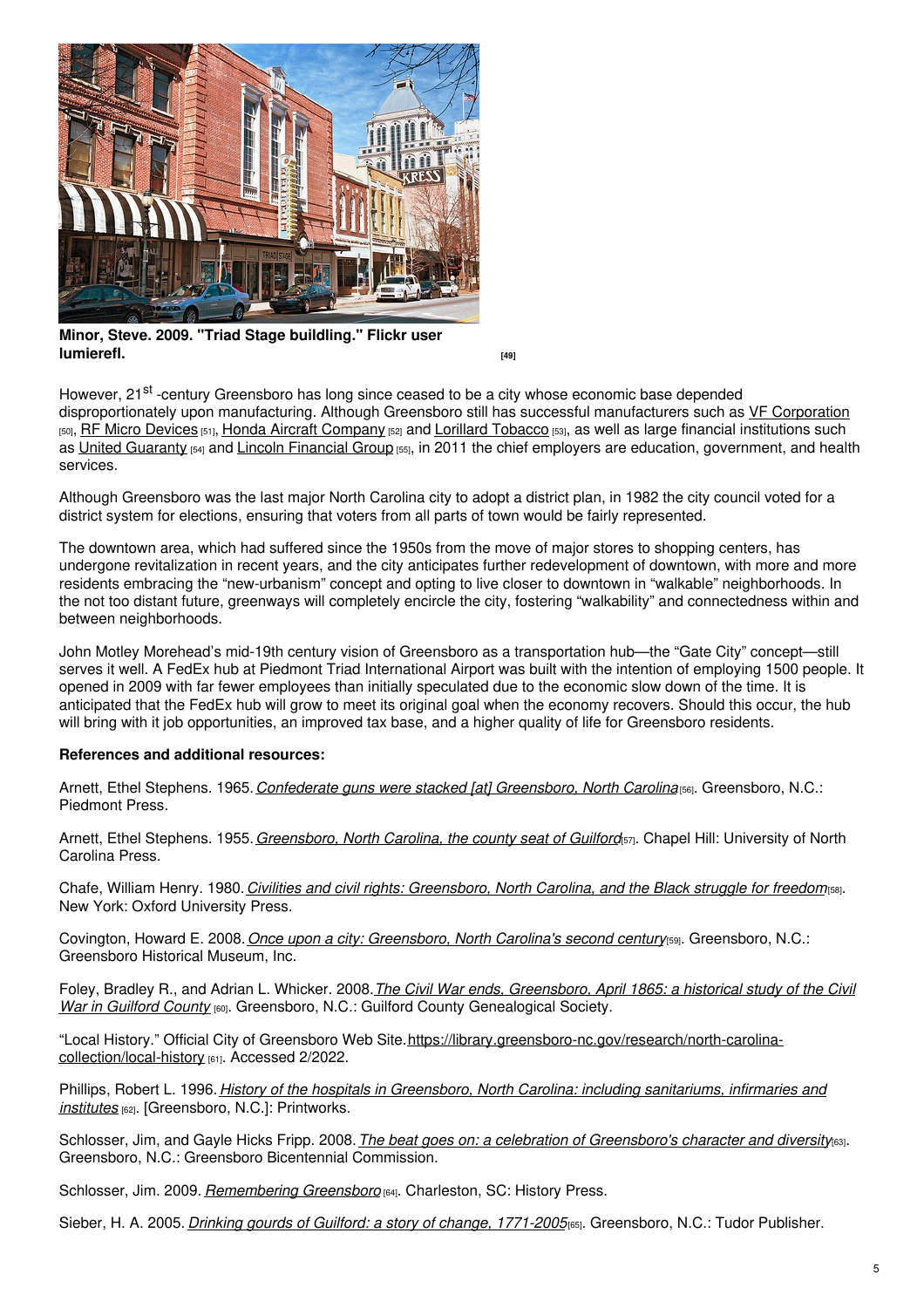Sieber, H. A. 1995. *Holy ground: significant events in the civil rights-related history of the [African-American](https://www.worldcat.org/oclc/33132055) communities of Guilford County, North Carolina, 1771-1995* [66]. Greensboro, N.C.: Tudor Publishers, Inc.

Wolff, Miles, and Miles Wolff. 1990. *[Lunch](https://www.worldcat.org/oclc/21372884) at the 5 & 10* [67]. Chicago: I.R. Dee.

#### **Image credits:**

"Southern Railway Station, Greensboro, NC." ca. 1929. Farrell Photo Collection. North Carolina State Archives. Call no. PhC9\_3\_28. Online at <https://www.flickr.com/photos/north-carolina-state-archives/3008224022/> [11]. Accessed 2/2011.

Crowd gathered near intersection of E. Gaston and N. Davie Streets, c.1930. Farrell Photo Collection. North Carolina State Archives. Call no. PhC9 1 63. Online at <https://www.flickr.com/photos/north-carolina-state-archives/3008268838/> [37]. Accessed 2/2011.

"Greensboro Four Monument." 2009. Commemorative Landscapes, Documenting the American South. Online at <https://docsouth.unc.edu/commland/monument/24> [68]. Accessed 6/2020.

Minor, Steve. 2009. "Triad Stage Building." Flickr user lumierefl. Online at <https://www.flickr.com/photos/sminor/3776388502/> [49]. Accessed 2/2011.

**Subjects:** [Cities](https://www.ncpedia.org/category/subjects/cities) [69] **Authors:** [Cole,](https://www.ncpedia.org/category/authors/cole-tim) Tim [70] [Snow,](https://www.ncpedia.org/category/authors/snow-helen) Helen [71] **Origin - location:** [Guilford](https://www.ncpedia.org/category/origin-location/piedmont-4) County [72] [Greensboro](https://www.ncpedia.org/category/origin-location/piedmon-21) [73] **From:** [NCpedia.](https://www.ncpedia.org/category/entry-source/ncpedia) [74]

5 February 2011 | Cole, Tim; Snow, Helen

**Source URL:** https://www.ncpedia.org/greensboro-0

#### **Links**

- [1] https://www.ncpedia.org/greensboro-0
- [2] https://library.greensboro-nc.gov/
- [3] https://www.ncpedia.org/geography/guilford
- [4] https://www.ncpedia.org/geography/rowan
- [5] https://www.ncpedia.org/geography/orange
- [6] https://www.ncpedia.org/category/subjects/quakers
- [7] https://www.fisherparknc.org/
- [8] https://www.ncpedia.org/biography/gorrell-ralph
- [9] https://www.georgiaencyclopedia.org/articles/history-archaeology/nathanael-greene-1742-1786
- [10] https://www.ncpedia.org/history/usrevolution/guilford-courthouse
- [11] https://www.flickr.com/photos/north-carolina-state-archives/3008224022/
- [12] http://www.ncmarkers.com/Markers.aspx?MarkerId=J-104
- [13] https://www.ncpedia.org/morehead-john-motley-research
- [14] https://www.goldsboronc.gov/
- [15] https://www.ncpedia.org/geography/charlotte
- [16] https://www.ncpedia.org/history/cw-1900/civil-war
- [17] https://archive.org/details/reminiscencesofg00sloa
- [18] https://jeffersondavis.rice.edu/
- [19] https://www.greensboro-nc.gov/departments/planning/learn-more-about/historic-preservation/heritage-communities/warnersville
- [20] https://www.ncpedia.org/bennett-college
- [21] https://www.greensboro-nc.gov/departments/cemeteries/union
- [22] https://www.ncpedia.org/biography/porter-william-sydney-o
- [23] https://www.ncpedia.org/biography/porter-william-sidney
- [24] https://docsouth.unc.edu/church/tourgee/menu.html
- [25] https://greensborohistory.org/

#### [26] https://archive.org/stream/privatelawsofsta186970nor#page/200/mode/2up

- [27] https://archive.org/details/privatelawsofsta186970nor/page/200/mode/2up?view=theater
- [28] https://www.ncpedia.org/biography/richardson-lunsford-0
- [29] https://www.ncpedia.org/biography/cone-moses-herman
- [30] https://www.ncpedia.org/biography/cone-ceasar
- [31] https://blogs.lib.unc.edu/shc/2009/01/01/creator-of-the-month-cone-mills-corporation/
- [32] https://www.ncpedia.org/guilford-college
- [33] https://www.ncpedia.org/university-north-carolina-greensbor
- [34] https://www.ncat.edu/
- [35] https://www.gtcc.edu/
- [36] https://www.ncpedia.org/elon-university
- [37] https://www.flickr.com/photos/north-carolina-state-archives/3008268838/
- [38] https://library.greensboro-nc.gov/research/north-carolina-collection/historical-walking-tour/101-117-n-elm-street-jefferson-building
- [39] https://www.ncpedia.org/burlington-industries
- [40] http://www.ncmarkers.com/Markers.aspx?MarkerId=J-73